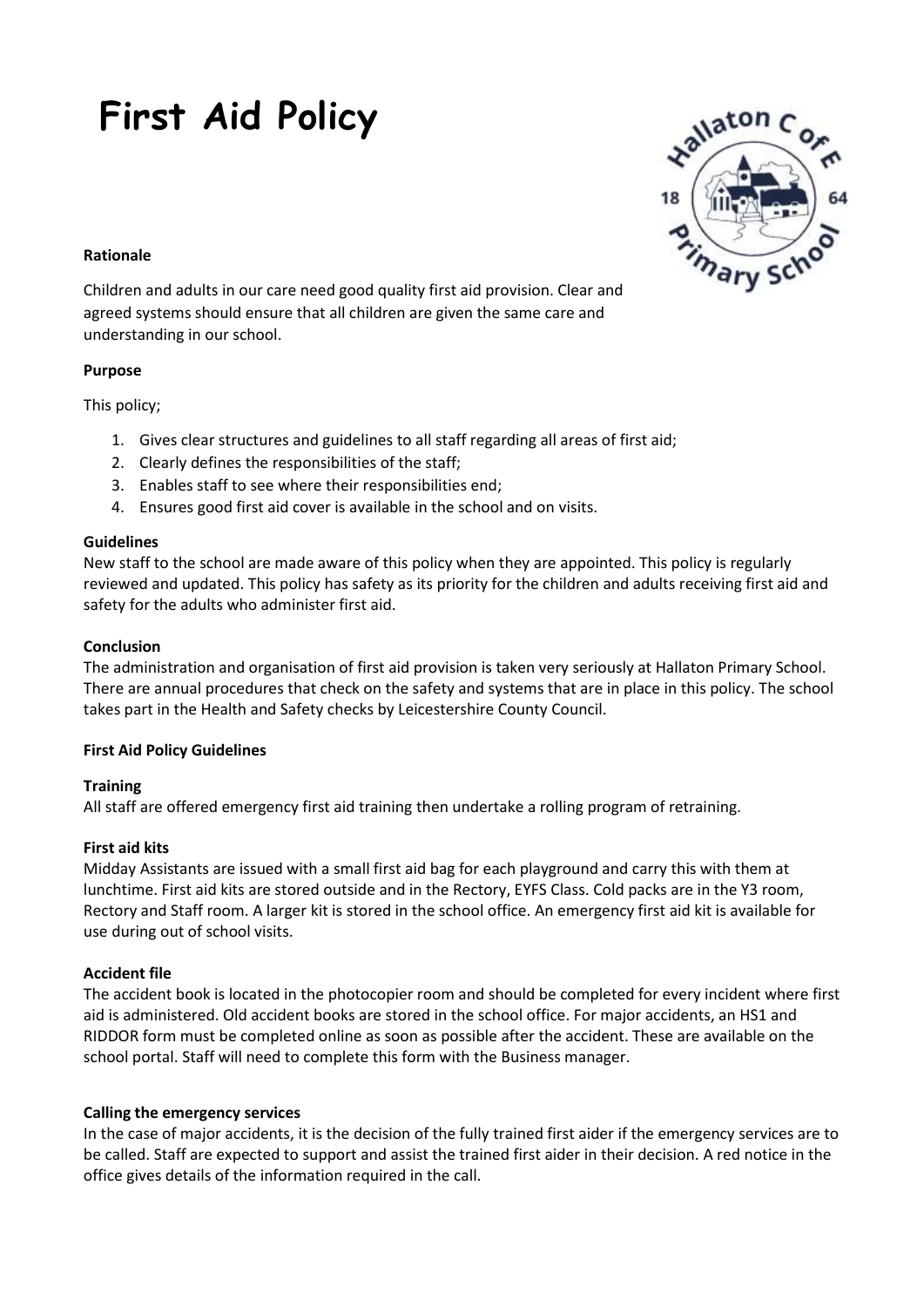If a member of staff is asked to call the emergency services, they must ensure they say it is a paediatric emergency.

- 1. State what has happened
- 2. The child's name
- 3. The age of the child
- 4. Whether the casualty is breathing and/or unconscious
- 5. The location of the school

#### **Cuts**

All open cuts should be covered after they have been treated with a medi wipe. Children should always be asked if they can wear plasters BEFORE one is applied. Children who are allergic to plasters will be given an alternative dressing. Minor cuts should be recorded in the accident file and parents informed. ANYONE TREATING AN OPEN CUT WHICH IS BLEEDING PROFUSELY SHOULD WEAR GLOVES. All blood waste should be placed in a bag and disposed of in the outside bin.

#### **Bumped heads**

Any bump to the head, no matter how minor should be treated as potentially serious. All bumped heads should be treated with an ice pack and the child should be given an orange band to wear indicating they have bumped their head. The child's teacher should be informed and keep a close eye on the progress of the child. ALL bumped head incidents should be recorded in the accident book with the white slip being sent home for parents.

#### **Defibrillator**

We have a defibrillator located outside the main entrance by the office. This can be used by anyone including the general public. When opening the defibrillator clear instructions are given to follow and any equipment needed e.g. scissors/gloves are provided in the attached bag.

#### **Asthma and other medical problems**

At the beginning of each academic year, any medical problems are shared with staff and a list of these children and their conditions is kept in the main office.

#### **Inhalers**

Children have their inhalers in school at all times. Key Stage 2 children are expected to take their inhalers with them whenever they do rigorous activity. Key stage 1 children will keep their inhalers with their class teacher for safety. Other asthma sufferers cannot share inhalers.

In the event of a child having an asthma attack, who has no inhaler, the parents must be sought quickly by phone to give permission for the administration of someone else's inhaler. If parents cannot be located, then the emergency services will be contacted and they would give permission for the sharing of the inhaler.

#### **Vomiting and diarrhoea**

If a child vomits or has diarrhoea in school, they will be sent home immediately. Children with these conditions will not be accepted back into school until 48 hours after the last symptom has elapsed.

#### **Chicken pox and other diseases, rashes**

If a child is suspected of having chicken pox etc, we will look at their arms or legs. To look at a child's back or chest would only be done if we were concerned about infection to other children. In this case another adult would be present and we would ask the child if he / she was alright.